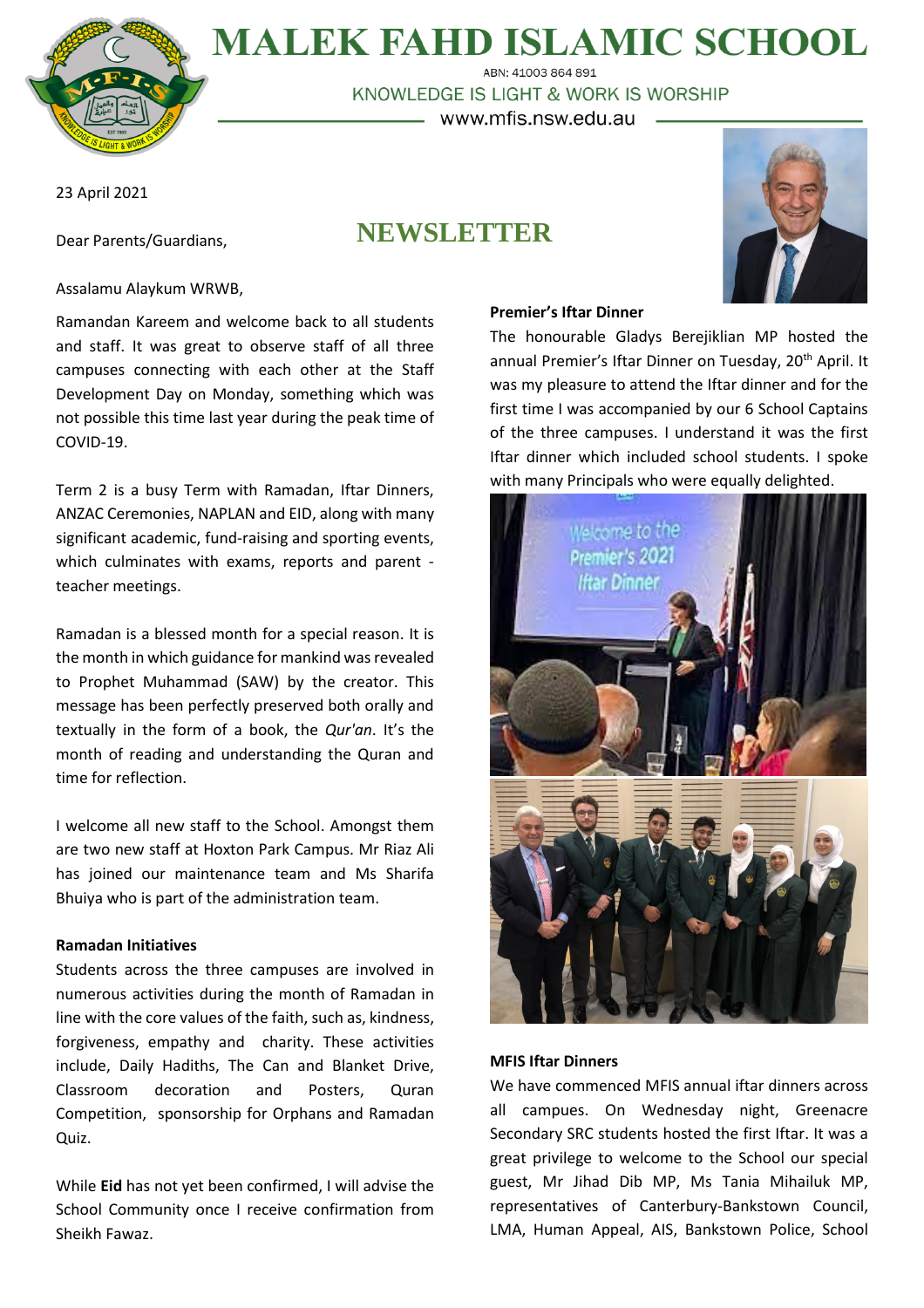Board, School Lawyers, Midford-uniform suppliers, parents, staff and students.

The atmosphere was vibrant and fun, just as such gatherings should be. The stalls added to the atmosphere. I am very grateful to the School Captains and Vice Captains for hosting the event and the whole SRC team who dedicated so much of their personal time in preparing and setting up, serving and cleaning up after the event. Also a huge thank you to our Heads of Wellbeing for their guidance and organisation of the event.

Parents are welcome to join us at the upcoming iftars on the following dates:

**Greenacre Primary Campus:** Thursday, 29th April **Hoxton Park Campus:** Wednesday, 28th April **Beaumont Hills Campus:** Friday, 30th April We encourage parents and students to contact the Administration Office to purchase tickets as soon as possible due to limited seating available.



# **Islamic Sciences and Research Academy (ISRA) Annual Studies of Religion Iftar**

For the first time our School partnered with ISRA to hold their Annual Studies of Religion Iftar at our Greenacre Campus on Thursday, 22<sup>nd</sup> April. The Association for Studies of Religion and ISRA assist HSC and Preliminary students studying Studies of Religion by inviting students across New South Wales to experience first-hand a Ramadan iftar (dinner).

The aim of the night, 'A Taste of Ramadan' allowed Studies of Religion students to experience and understand more about Ramadan and how Muslims break their fast and pray, while also allowing them to meet and interact with Muslim students. Staff and students of the following schools attended the Iftar; St John Bosco College, St Bede's Catholic College, Inaburra School, Amity College, All Saints Catholic College, MLC School, Marist Catholic College, Clancy Catholic College, Chevalier College, SCEGGS, St Agnes Catholic High School, Edmund Rice College, Emmaus Catholic College and Cherrybrook Technology High School. Our SRC and selected Studies of Religion students attended and engaged in conversation with students of different faiths and shared their reflections of Ramadan and its significance.

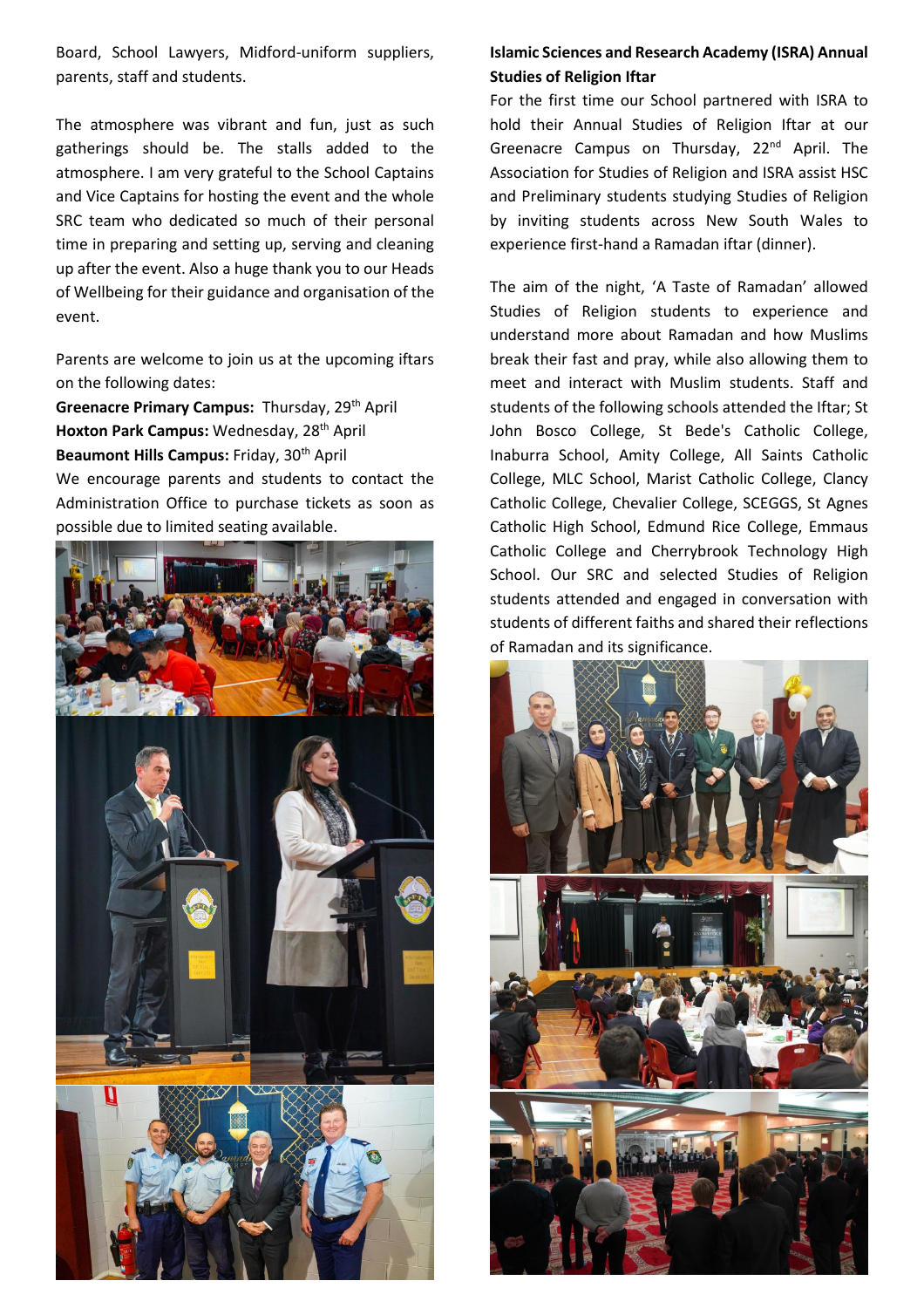### **ANZAC Commemoration Assemblies**

Specal assemblies are being held across all campuses to commemorate ANZAC day. The SRC members played an important role at our Greenacre Primary campus in helping the School commemorate our soldiers who fought at Gallipoli during The Great War. On this day, we remember all those who served our nation in times of war. We remember with pride their courage, their compassion and their comradeship and acknowledged the losses and sacrifices of their families.



Please note, Monday, 26th April **is not** ANZAC Day public holiday and **School will operate as per normal**. While New South Wales lists ANZAC Day as a public holiday, it doesn't offer a supplementary public holiday when it falls on a weekend. Our website has now been updated to reflect this. Please accept our apologies for any inconvenience this may have caused.

## **The Can and Blanket Drive**

The can and blanket drive as mentioned earlier, is a key Ramadan initiative. The significance and rewards of charity have a close relationship with Ramadan. The fasting days and prayer-filled nights soften hearts and create ripples of compassion and generosity.

The hunger and thirst felt during fasting reminds us that the world is filled with people who are unable to find enough food or drink for their needs and allows us

to experience the suffering of the poor, thus encouraging them to help the needy.

*The Prophet (Salla-Allaahu alaihi wa sallam) said: "The best charity is the one which is given in Ramadan." [Tirmidhi]*

Every year the MFIS community donate non-perishable items to local charities to give to those less fortunate during the sacred month. Students are encouraged to donate items such as rice, pasta, lentils, canned food and blankets. We are also hoping to get a group of students to participate in the distribution of these items. Among the communities targeted to receive the donation include underprivileged families, refugees and non-profit organisations that run soup kitchens and orphanages.

## **2021 NAPLAN**

As previously advised, due to the Eid-ul-Fitr holidays, NESA has approved the School's request to change the 2021 NAPLAN dates. Please see table below for Years 3, 5, 7 and 9 NAPLAN:

| Year   | <b>Tuesday</b><br>11 May                                         | Monday<br>17 May       | <b>Tuesday</b><br>18 May |
|--------|------------------------------------------------------------------|------------------------|--------------------------|
| Year 3 | Language<br>conventions:<br>45 minutes<br>Writing: 40<br>minutes | Reading: 45<br>minutes | Numeracy:<br>45 minutes  |
| Year 5 | Language<br>conventions:4<br>5 minutes<br>Writing:40<br>minutes  | Reading: 50<br>minutes | Numeracy:<br>50 minutes  |
| Year 7 | Language<br>conventions:<br>45 minutes<br>Writing: 40<br>minutes | Reading: 65<br>minutes | Numeracy:<br>65 minutes  |
| Year 9 | Language<br>conventions:<br>45 minutes<br>Writing: 40<br>minutes | Reading: 65<br>minutes | Numeracy:<br>65 minutes  |

#### **NAPLAN 2021 paper test timetable for MFIS**.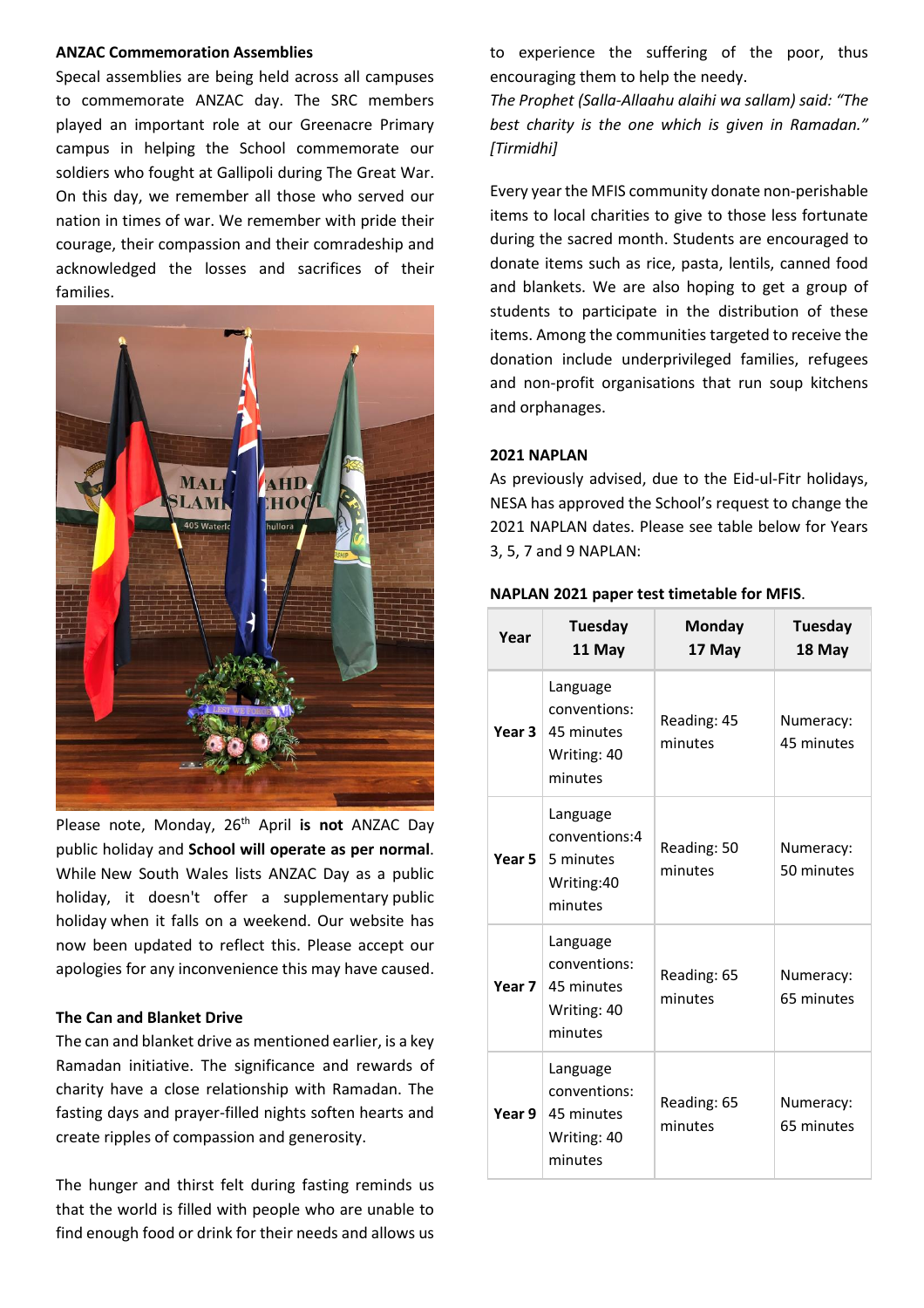## **Sports during Ramadan**

Conscious of Ramadan, I have requested of Heads of Campus that sports activities to be modified during Ramadan and the intensity to be reduced to support students at this time.

## **Homework Hub**

Parents are reminded that Homework Hub will not operate during Ramadan but will be returning after Eid. **Road safety when driving through the School**

We need your help to ensure the safety of every child at the School. I ask all parents to practise safe driving and parking at the School and to be patient and not rush when dropping and picking up their children in the mornings and afternoons. It is essential that all parents follow the instructions of security and teachers in the guidance of traffic and students during the peak times, before and after school hours. At a supervised crossing, observe the directions of the school crossing supervisor and model safe and considerate behaviour for your child asthey will learn from you. Remember to always give way to pedestrians, particularly when entering and leaving driveways. It is essential to use the drop-off and pick-up area.

## **Parent Portal**

The parent portal is up and running. It keeps you up to date with information regarding your children. The features of the parent portal are:

- Newsletter communication and general correspondence
- Parent Teacher interview appointments
- Secondary student timetable
- Student absence notifications
- Academic reports

Many families have registered for the parent portal over the Term break. We encouraged all the parents to register for parent portal by visiting the link below. <https://mfis.sentral.school/auth/portal>

Please email our IT staff if you need any assistance. The email for IT is: [itsupport@mfis.nsw.edu.au](mailto:itsupport@mfis.nsw.edu.au)

## **School Uniform**

Students must arrive at school each day in full School uniform. A School tie is compulsory for the boys and the girls must only wear the plain white hijab. The hijab must be pinned and worn appropriately. Boy's top button must be done up and tie pushed up into the collar. Socks for all students must be above the ankle. Please ensure your child is in full School Uniform every day.

### **Head of PDHPE**

The Head of PDHPE, Mr Geoff Spotswood has left Malek Fahd Islamic School. Mr Spotswood worked at the School for three years. During that time, he made a significant contribution to our PDHPE and Sports program. We thank Mr Spotswood for his commitment and wish him well in his future endeavours.

In due time the School will undertake a recruitment process for Mr Spotswood's replacement. In the meantime, to ensure continuity in these important areas of School life, his leadership duties will be performed by Mr Greg Kinch.

#### **School Fees**

Term 2 school fees statements have been issued. The school fees are due for payment at the start of each term. The prompt payment of these fees will ensure the school is able to continue to provide quality education for the students. For families that have balances outstanding from last Term, we ask that these fees are paid in full immediately to bring your accounts in order. The school thanks the parents in advance for their assistance in paying fees on time.

### **Sheikh's Message**

Praise be to Allah the Lord of the World and may the Peace & Blessings of Allah be Upon our Beloved Prophet Muhammad(SAW). The Prophet (peace be upon him) said: "This is a month, the first part of which brings Allah's Mercy, the middle of which brings Allah's forgiveness, and the last part of which brings emancipation from the hellfire." [Bukhari] As quickly as Ramadan has commenced it is as quickly passing us by. Therefore, I remind myself and others the days of Ramadan are blessed but are finite. It is for that reason we should do our utmost best to utilise this blessed month which can serve as a benefit for every single one of us by increasing us in our faith and by making use of every passing moment to accumulate as many good deeds as possible. As we all know the obligated deeds are multiplied 70 fold and the sunnah acts are equal to the reward of a single obligatory act.

Last Ramadan was unique in the way that we were in the midst of a global pandemic but thanks to Allah the worst of it is behind us and this Ramadan as we are all back together at the school and are taking part by running events such as Iftars, Quran competitions, Islamic trivia, class room decorations and fundraising for orphans. On that note I would like to thank all students/staff across all three campuses for the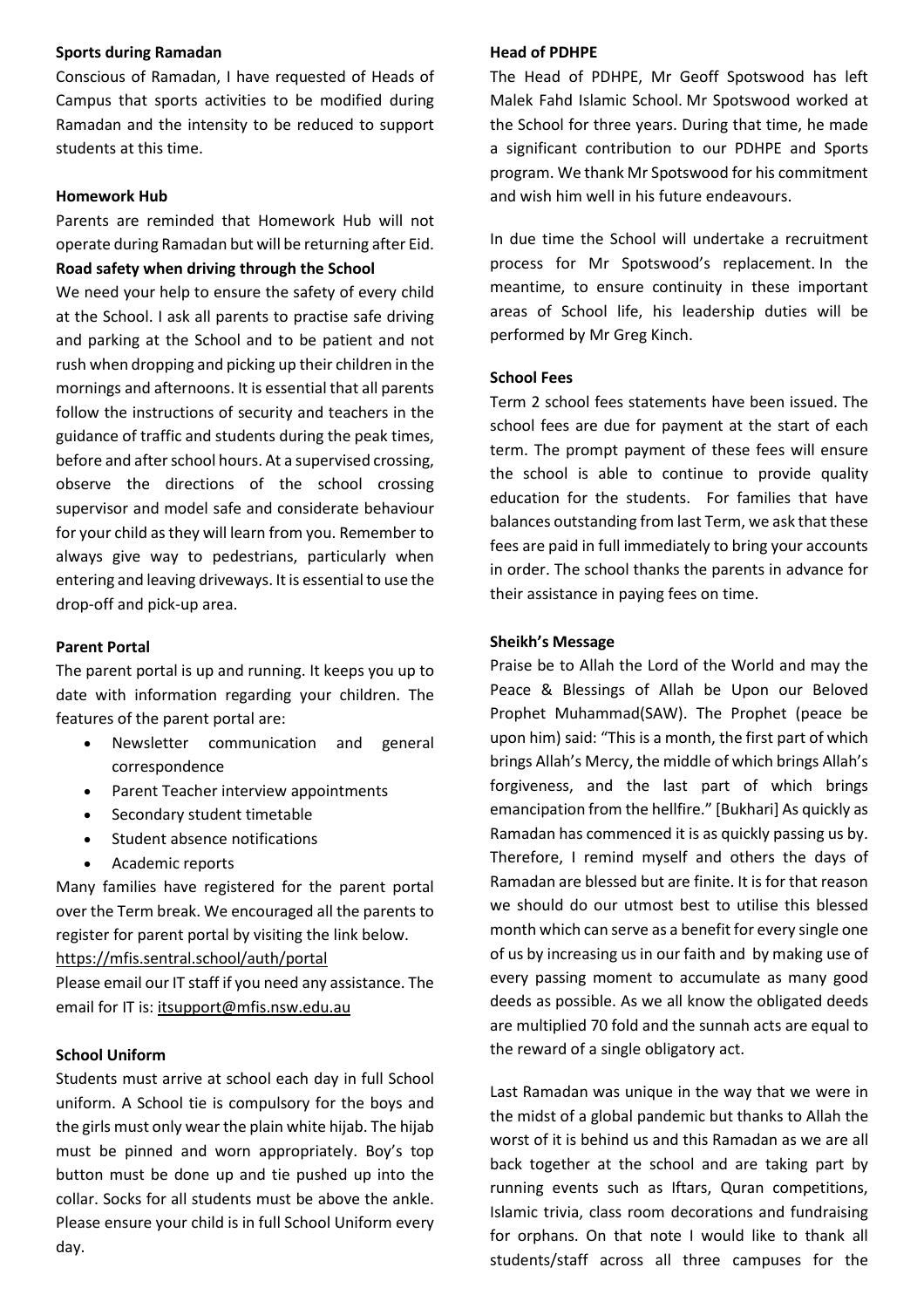generous donations. I would like to leave you with a beautiful hadith Narrated by Abu Huraira(r.a): The Messenger of Allah (saw) said:"… *whoever fasts during Ramadan out of sincere faith and hoping to attain Allah's rewards, then all his past sins will be forgiven." (Bukhari).* 

May Allah (swt) accept all of our good deeds, forgive our sins, and grant us Jannatul Firdos *Sheikh Fawaz, School Chaplain*

# *WELLBEING CORNER*

## **Ramadan - Eat Right and Stay Healthy**

Ramadan is one of the most important months of the year for Muslims. It is very important to look after your mental and physical health during Ramadan.

# • **Good nutrition**

During Iftar drink plenty of water, and eat a good balance of starchy carbohydrates, vegetables, proteins, and dairy, for natural fats. Having these nutrients in your meals helps keep you hydrated and full for a longer time and can even boost your immune system. The foods that spike blood sugars should be avoided. Fruit's vegetables, oats and barley will help you control your appetite and will help keep you going throughout the day.

## • **Avoid some ingredients.**

Some of the things you need to avoid are salt, caffeine, sugars, and processed foods. You can swap deep fried foods, such as samosas, for healthier alternatives such as dates and fruits. Similarly, try to swap sugary foods like doughnuts, ice cream and cakes with things like fruit salads and yogurts.

# • E**xercise**

Muslims observing Ramadan will find it challenging to be active. But being physically active has significant health benefits, which is why it is important to keep exercising regularly throughout Ramadan. However, it is important to note that your energy level and patience during the fasting day will not be the same. Light exercises for 15-30 minutes – such as walking, jogging, yoga, or stretching. Walking is the easiest form of exercise to fit into your day while fasting.

# • **Plan ahead**

If you have assignments exams and assessments, you need to plan ahead, students need to feel more energised during the day. as such, it is important to plan your meals. Do not skip Suhur and to keep up with your sleep. What you eat has an impact on your energy levels the next day – so again focus on eating quality, high-nutrient foods. Perhaps make a daily to-do list and write down things that you are finding challenging and plan how to combat them efficiently. And if you can, try to go outside during your lunch break, as this can improve your mental health. Make sure you are looking after yourself to ensure you stay healthy throughout the month.

# • **Ramadan- Prayers/Charity**

All students should attend to all the Fard prayers and try to pray as many Sunnah prayers as possible as prayers give a lot of satisfaction, where you are able to connect with the creator, give charity, feed poor, reflect on your past and improve your behaviour as you passthrough the month of Ramadan. The whole idea is to renew yourself and become a better human being. You only have 20 more days to go.

For charity, this year we are supporting 7 orphans through Baitul Zakat in Lebanon 4 by Greenacre Primary and 3 by Greenacre Secondary and Hoxton Park supports 4 through Human Appeal and this year Beaumont Hill is organizing coin donations which will go to depending on collection to several orphans through Human Appeal during the Holy month of Ramadan. We have also sent 200 Ramadan food packs for \$50 each from parents and teachers at school which has been sent to Lebanon for distribution to poor and refugees.

# **Iftar/Quran Competition/ Islamic Quiz**

All campuses are organising Iftar dinners for the students, parents and teachers, to bring out the spirit of breaking fast and the getting the school community together. It was a great feeling to be able to breakfast together at Greenacre secondary organized by the SRC on Tuesday.

Both primary and secondary wellbeing staff have encouraged the students to decorate the classrooms. The classes best decorated will be judged and prizes will be presented to the best decorated class.

The Islamic Studies Department is organizing Quran Competition and Islamic Quiz at all the campuses and then final one for all the campuses at Greenacre Campus where both students from Primary and Secondary will be participating and winners will be awarded prizes for  $1^{st}$   $2^{nd}$  and  $3^{rd}$  places.